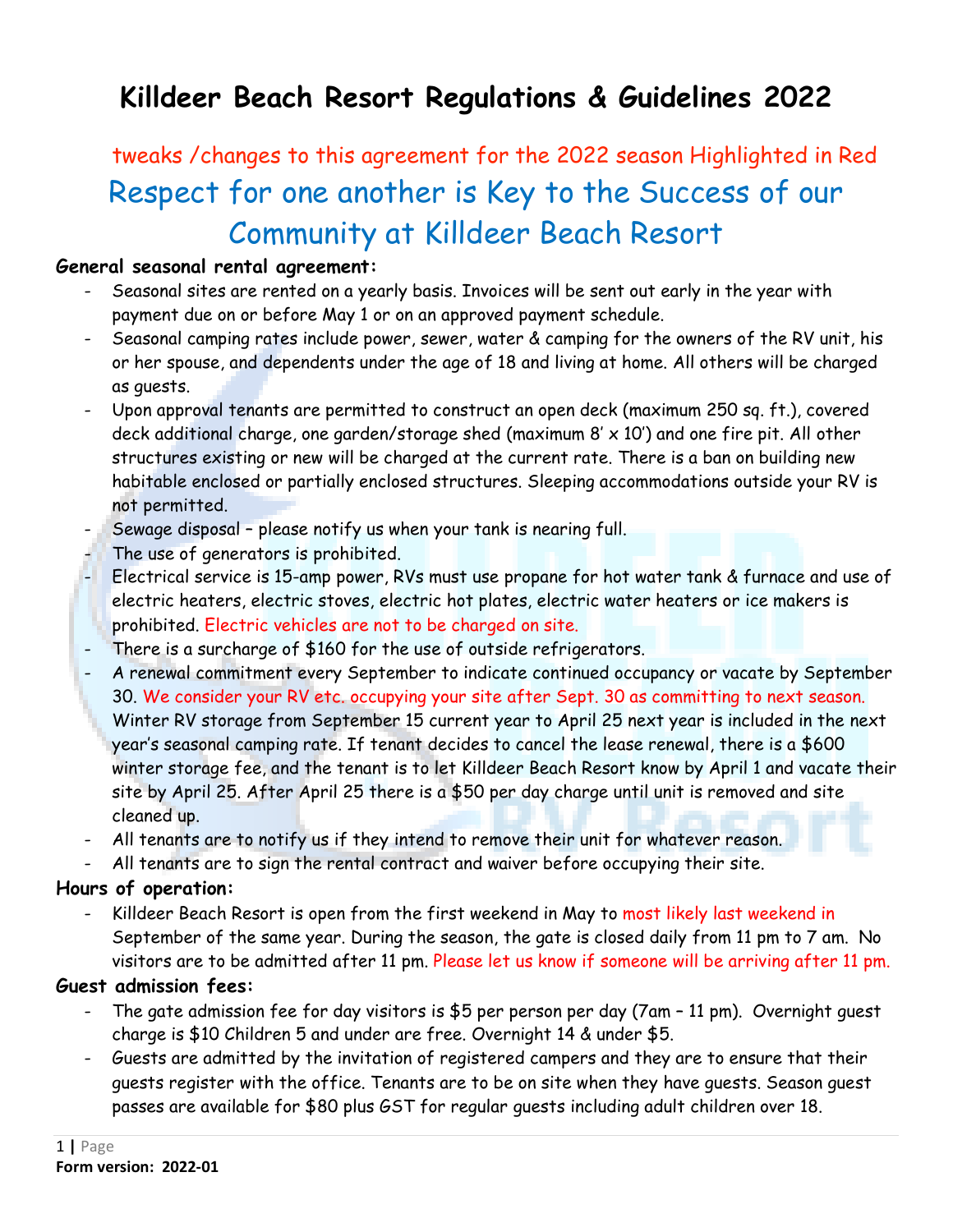## **Site size and parking:**

- Because the sites are not clearly defined, tenants may be required to move any structure that may be encroaching on other sites or common areas.
- There is a limit to one vehicle per site within the campground unless the camper has paid for available extra area. Extra vehicles can be parked along side the driveway into the park.
- Tenants must not park on roads or in areas used as access to other sites. Guests other than café patrons are required to park in designated areas outside of the gate.

## **Garbage:**

- Tenants must dispose of their own household garbage in the dumpster provided by Killdeer Beach Resort. Arrangements can be made to deal with any construction waste, metal, old BBQs. The landfill has strict regulations and fees.

## **Quiet time:**

- Respect your neighbour. Quiet time is from 11 pm to 8 am the following day. Holding loud parties or playing music after 11 pm is prohibited. Tenants are asked to refrain from building, sawing, nailing or chopping wood before noon on Sundays.

## **Alcohol and other substances:**

Store alcohol & other substances out of sight and use discreetly. Public intoxication from alcohol and other substances is not permitted and will be dealt with accordingly.

## **Natural vegetation & site maintenance:**

- All tenants to keep their sites clean & tidy, tenants are responsible to cut the grass on their site and remove garbage on a regular basis. Please no cutting down of any trees and do not put nails or screws in or tie ropes tightly around trees.
- We will maintain grass etc. up to your site as close as possible.

## **Speed limit & driving in the campground:**

- Speed limit is 10 km/hr., there are a lot of children playing in the campground. Impaired driving (boats or vehicles) will be reported and is not permitted.

## **ATVS, dirt bikes, scooters & golf carts:**

- Operation of ATVs and dirt bikes are not permitted in the campground unless it is to go directly to and from your site and the exit between the hours of 8 am & 10 pm daily and only if they are insured. No ATVs owned or operated by guests are allowed in the campground. To avoid multiple trips back & forth to your RV during the day please park outside the gate. We do not want ATVs to be used to get around the park.
- Golf carts shall be driven only by people with a valid driver's license on roads only within Killdeer Beach Resort and not on the common areas or lakeshore. Owners must produce proof of liability (requirement from Killdeer Beach Resort insurance provider) and owners will be supplied with a park tag. There is a \$75 charge for all golf carts.

#### **Gate:**

The lower gate is operated by remote control. The gate is locked from 11 pm to 7 am daily. Please park outside the gate if planning on leaving earlier. For emergency access after 11 pm call 780- 967-5672. We have accommodated late arrivals but please do not make this a habit.

## **Campfires:**

- County fire bans are to be obeyed. Campfires are to be contained in fire pits and bon fires are prohibited. Scrap wood & pallets etc. are not to be cut up for firewood in the campground. Wood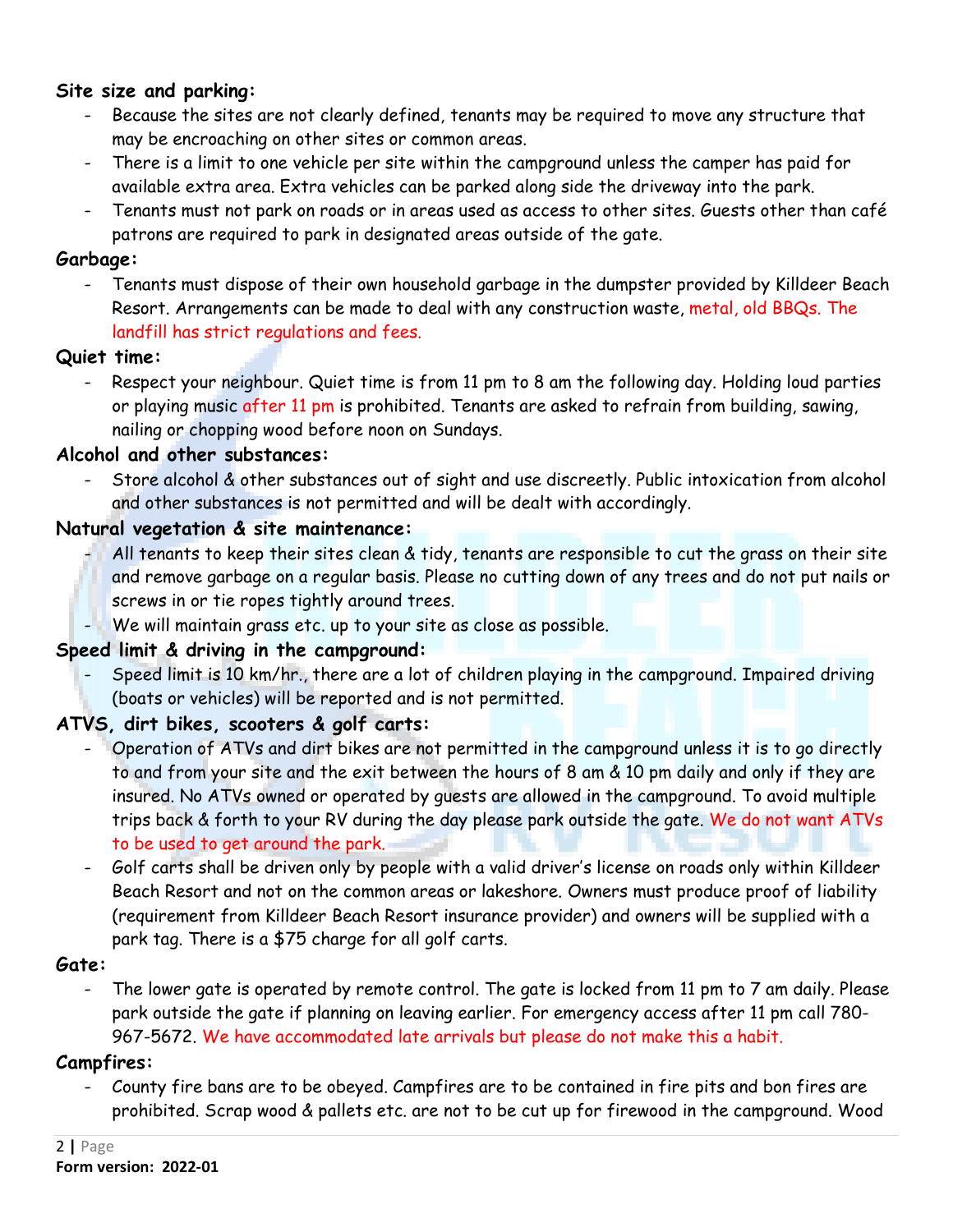is to be neatly stacked and no tarping of wood allowed. We have firewood for purchase, tenants may bring in their own wood in their own vehicle as we do not permit commercial vehicles or businesses to sell firewood on site. Weekend campers are not to bring in their own firewood.

## **Water taps:**

- Have water taps turned off when not on site.
- Central water taps are not for permanent hook up.
- Water is not guaranteed to be potable, do not use as drinking water.

# **Tents:**

- There are no designated tent sites. Tents for guests of tenants are permitted only on sites with adequate room. There is a charge per night payable in advance. All tents must be removed each time tenant leaves to prevent damage to grass etc.

# **Off season:**

- Due to security, insurance, and zoning regulations, off season camping, or day use is not permitted in the off season. Other types of entry may be able to be arranged with us and registered tenants will be given permission to enter for the purpose of checking on their RV.

# **Building, projects, RV and site changes:**

- Any changes or additions to your site or prior to starting any construction project, approval must be obtained from us. This includes decks, fencing, switching out RVs, etc.
- Construction projects i.e., decks, to be completed by start of July.

# **Sub-letting & Sale of RVs:**

- Subletting, time sharing arrangements, re-renting, lease assignments or lease transfers are not permitted.
- The sale of RV units which includes lot leases is generally not permitted. If the RV is to be moved off site and/or permission is granted to sell an RV unit, the seasonal rent due must be paid in full prior to any RV unit being offered for sale. All leases are not automatically transferrable, and all new tenants must fill out a tenancy application. All new seasonal units should be no older than 15 years and in good operating condition.

# **Boats and Watercraft:**

- All boats, boat trailers, boat lifts, and other watercraft are to be registered with Killdeer Beach Resort. Charges for boats and watercraft apply in addition to lot rent.
- Use the piers and docks at your own risk.

# **Playground and Beach:**

- Parents & guardians are responsible for supervision of children under 18 on Killdeer Beach Resort property. Please bring your own sand toys and remove them each day. There have been a lot of old broken toys with sharp edges and pieces in the sand so there will be no on-site toys.
- Use the playgrounds, playground equipment and beach at your own risk.
- Treat playground and users with respect.

# **Dogs/Pets:**

- All new pets must be vetted by us.
- All dogs/pets are to be leashed and cleaned up after, please ensure your children have dog bags etc. if walking with pets.
- No dogs/pets are allowed in the playgrounds or beach area. Pets may enter the water where the boats are launched.